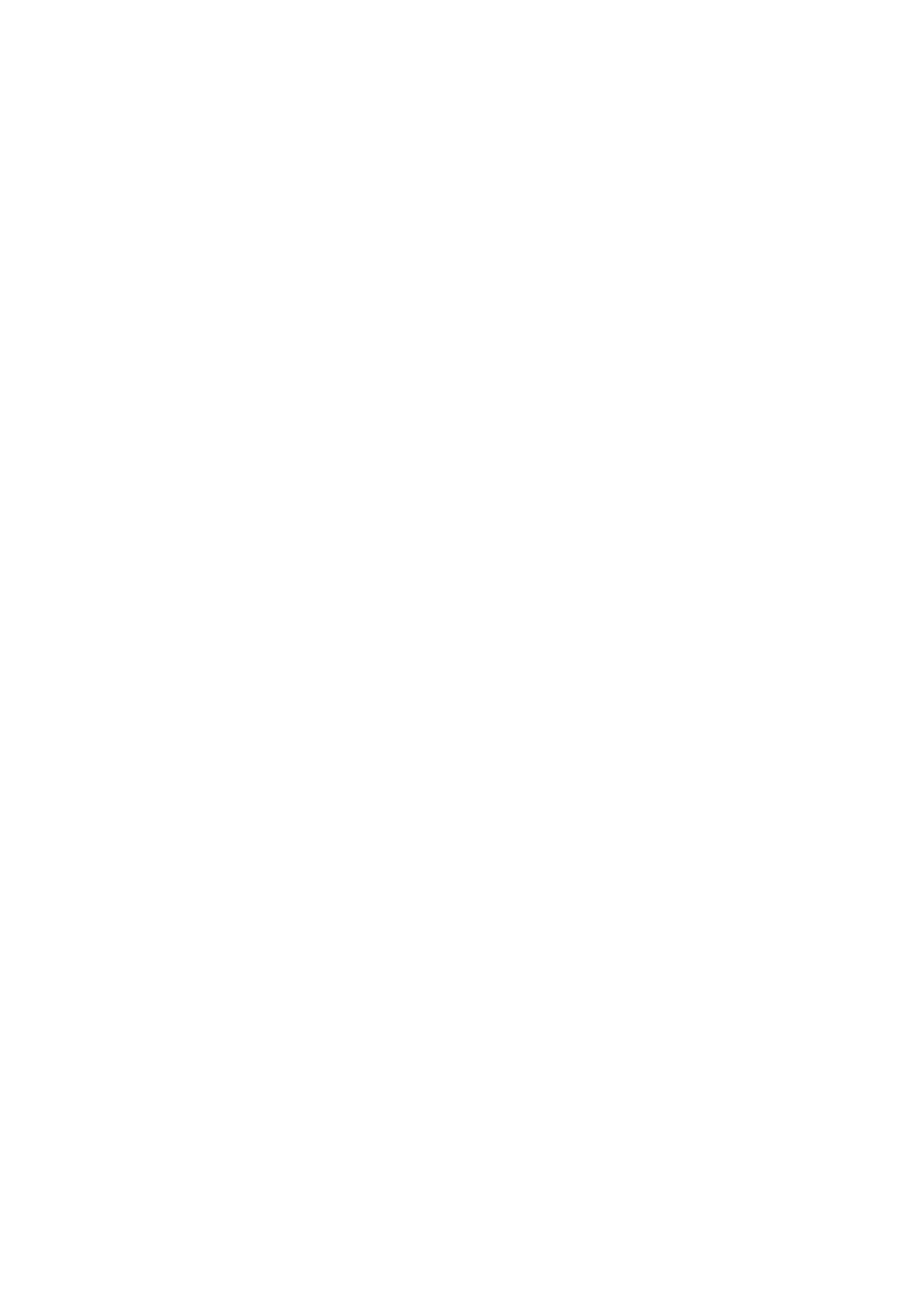

# **1 Welcome**

Chairperson I Fordham opened the meeting and welcomed everyone in attendance. Member V Toki led the meeting in a karakia.

## **2 Apologies**

There were no apologies.

## **3 Declaration of Interest**

Member P O'Shea declared an interest in respect to the grant applications of Aotea Family Support Group's New Year's Picnic event, Aotea Wingman Festival Trust and AoteaOra Community Trust at item 14 – Aotea / Great Barrier Local and Capital Grants Round Two 2021/2022 grant allocations report.

Member V Toki declared an interest in respect to the grant applications of Motairehe Marae Trust at item at item 14 – Aotea / Great Barrier Local and Capital Grants Round Two 2021/2022 grant allocations report.

## **4 Confirmation of Minutes**

Resolution number GBI/2022/45

MOVED by Chairperson I Fordham, seconded by Deputy Chairperson L Coles:

#### **That the Aotea / Great Barrier Local Board:**

**a) confirm the ordinary minutes of its meeting, held on Tuesday, 10 May 2022 as true and correct.**

**CARRIED**

#### **5 Leave of Absence**

There were no leaves of absence.

## **6 Acknowledgements**

There were no acknowledgements.

## **7 Petitions**

There were no petitions.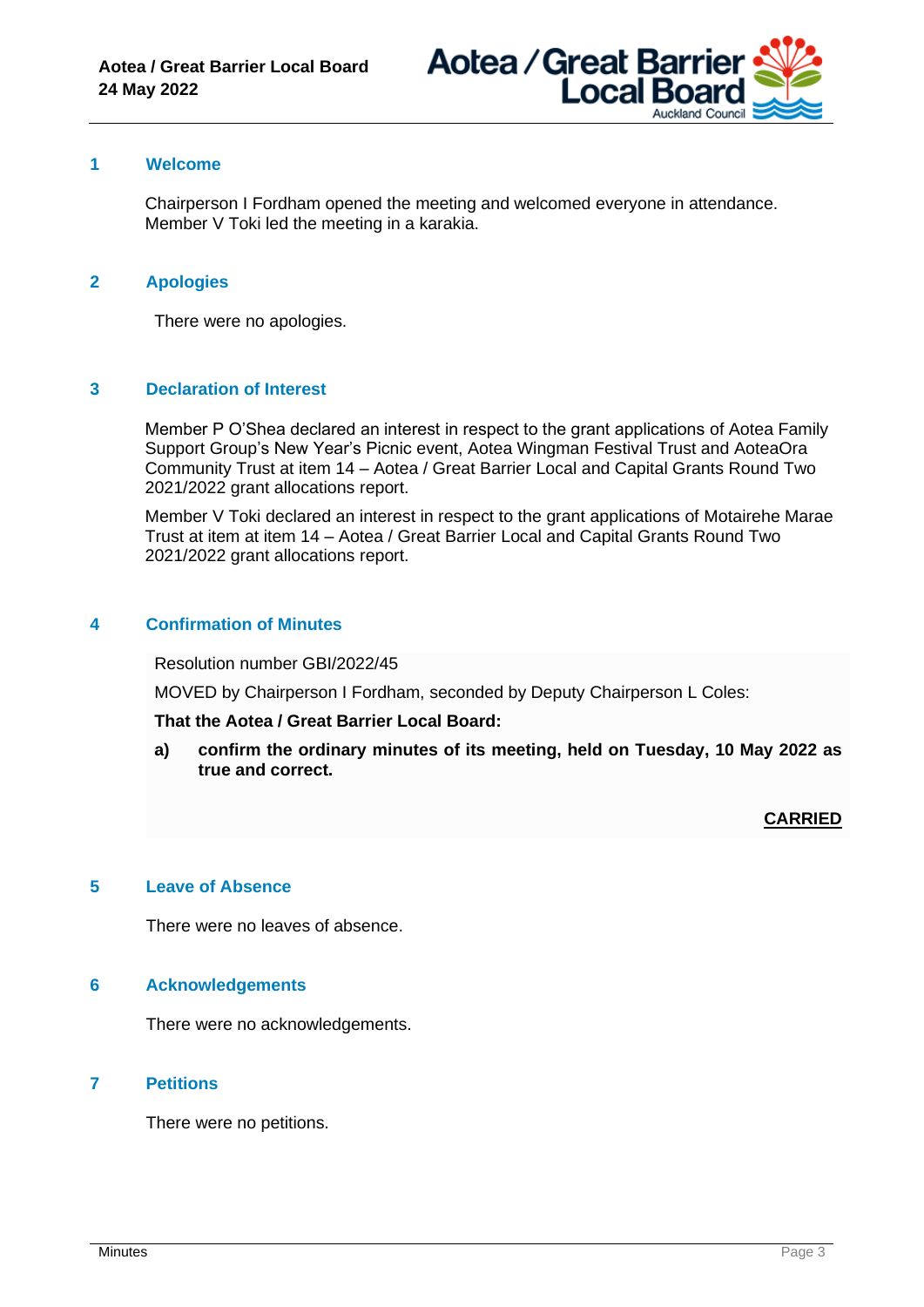

## **8 Deputations**

**8.1 Hana-Rae Seifert and Thiem Nguyen, Golf New Zealand - Draft Golf Investment Plan**

Resolution number GBI/2022/46

MOVED by Chairperson I Fordham, seconded by Member P O'Shea:

**That the Aotea / Great Barrier Local Board:**

- **a) receive the presentation from Golf New Zealand regarding the Draft Auckland Golf Investment Plan.**
- **b) thank Hana-Rae Seifert and Thiem Nguyen on behalf of the members of Golf New Zealand for their virtual attendance via MS Teams.**

**CARRIED**

#### **9 Public Forum**

## **9.1 Public Forum**

Resolution number GBI/2022/47

MOVED by Chairperson I Fordham, seconded by Member S Daly:

**That the Aotea / Great Barrier Local Board:**

- **a) note the Public Forum presentations.**
- **b) thank the following for their Public Forum attendance:**
	- **i) Judy Gilbert – Aotea Philanthropy and Tiny Home Community, grants application of Windy Hill Rosalie Bay Catchment Trust and roadside weeds.**
	- **ii) William Park and Bethan Park – Aotea Wingman Festival Trust**
	- **iii) Syd Davies Ph.D. - Kawa road, turn-about area, illegal dumping of rubbish on property and noting the spelling of the current use name "Kawa" should be Kaōa meaning gathering or meeting place.**
	- **iv) Sonya Palmer – Motairehe Marae Trust grants applications**

#### **CARRIED**

## **10 Extraordinary Business**

There was no extraordinary business.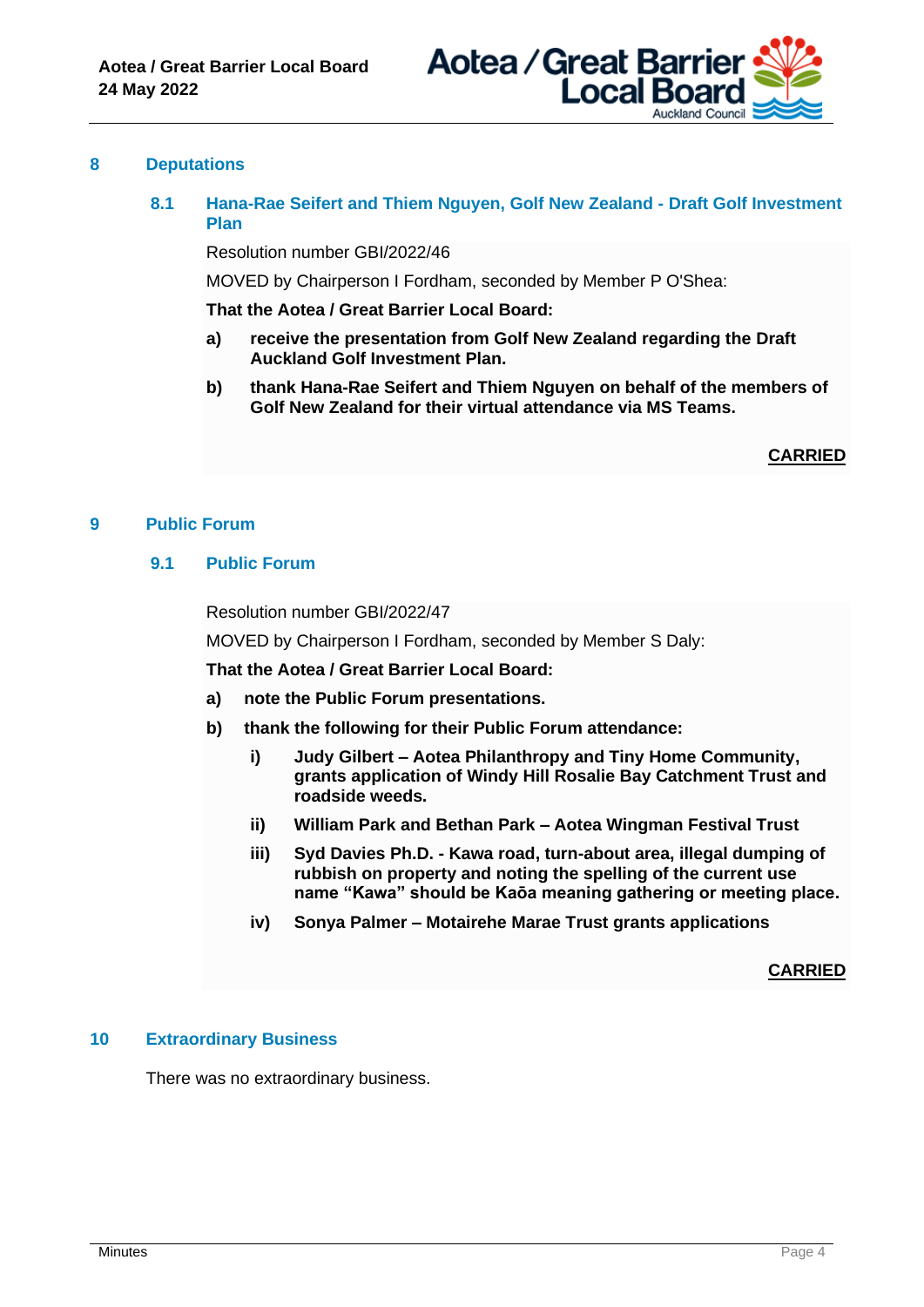

# **11 Local Ward Area Councillor's Update**

Resolution number GBI/2022/48

MOVED by Chairperson I Fordham, seconded by Member S Daly:

## **That the Aotea / Great Barrier Local Board:**

**a) receive the written report update from the Waitematā and Gulf Ward Councillor, Pippa Coom.**

# **CARRIED**

# **12 Environmental agency and community group reports**

Judy Gilbert from Windy Hill Rosalie Bay Catchment Trust was in attendance to speak to items a) ii) and iii).

Resolution number GBI/2022/49

MOVED by Chairperson I Fordham, seconded by Member V Toki:

**That the Aotea / Great Barrier Local Board:**

- **a) note the following reports:**
	- **i) Aotea / Great Barrier Natural Environment-Islands monthly update – March 2022 report**
	- **ii) Hirakimata toutouwai/North Island robin (Petroica longipes) survey**
	- **iii) Robins on Hirakimata report**
- **b) thank Judy Gilbert of Windy Hill Rosalie Bay Catchment Trust, for all her mahi in protecting the environment.**

# **CARRIED**

#### **13 Auckland Council's Quarterly Performance Report: Aotea / Great Barrier Local Board for quarter three 2021/2022**

Jacqui Fyers - senior local board advisor and Audrey Gan – lead financial advisor were in attendance to speak to this report.

Note: changes to the original recommendation with inclusion of new clause b), clause c) and clause d) were made with the agreement of the meeting.

Resolution number GBI/2022/50

MOVED by Chairperson I Fordham, seconded by Deputy Chairperson L Coles:

**That the Aotea / Great Barrier Local Board:**

- **a) receive the performance report for quarter three ending 31 March 2022.**
- **b) approve the reallocation of \$10,000 locally driven initiatives operational expenditure from the 2021/2022 freshwater management programme to the community grants fund.**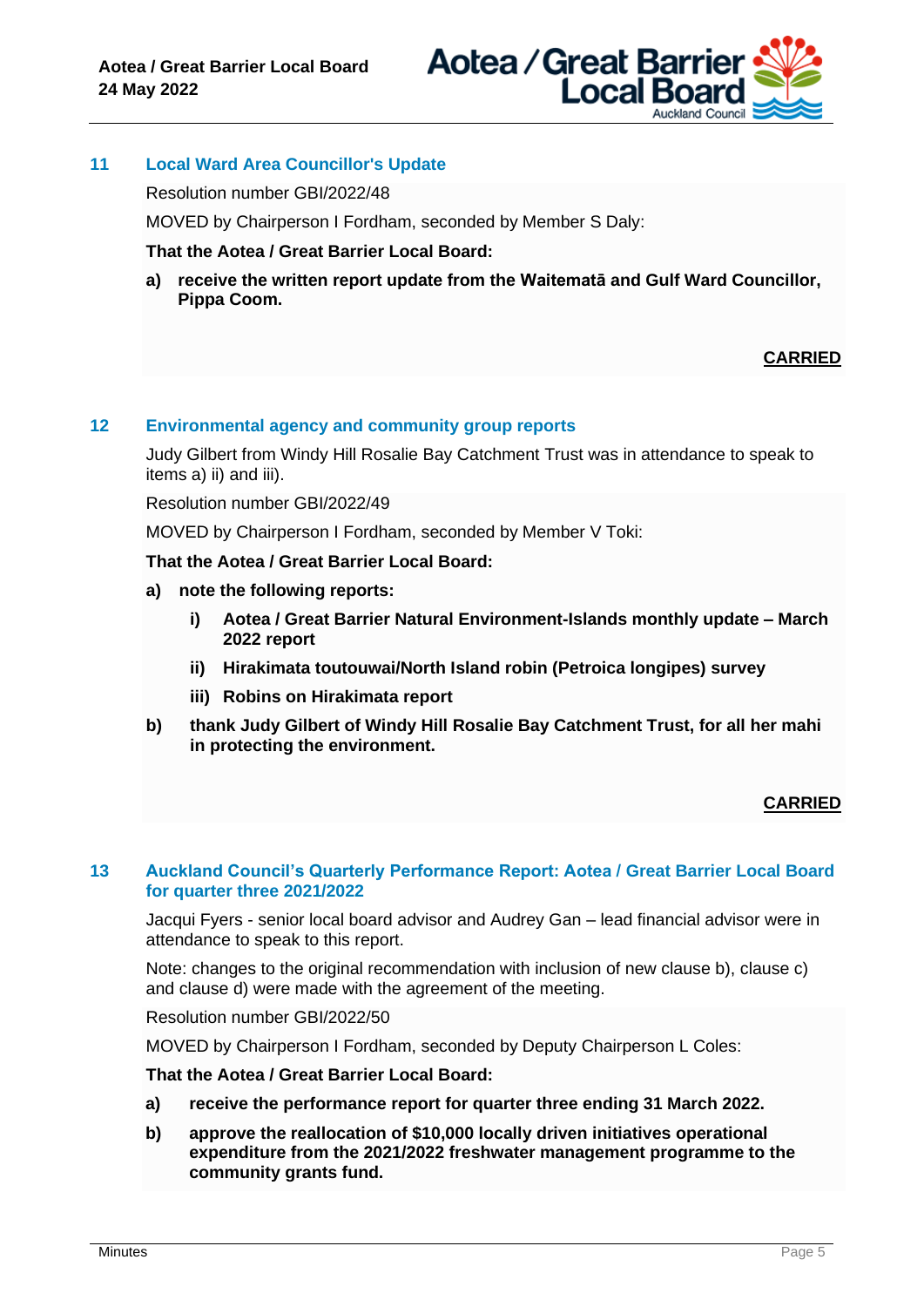

- **c) approve the allocation of \$1,000 from the Dark Sky Sanctuary budget line to Kawa marae for Matariki celebrations**
- **d) Thank Jacqui Fyers and Audrey Gan for all their work in preparing the quarterly report.**

**CARRIED**

## **14 Aotea / Great Barrier Local and Capital Grants Round Two 2021/2022 grant allocations**

Member P O'Shea declared an interest in this item and took no part in the discussion or voting on the local grant applications of Aotea Family Support Group's New Year's Picnic event, Aotea Wingman Festival Trust and AoteaOra Community Trust.

Member V Toki declared an interest in this item and took no part in the discussion or voting on the local and capital grant applications of Motairehe Marae Trust.

Note: changes to the original recommendation with the inclusion of new clause a) and clause c) were made with the agreement of the meeting.

Resolution number GBI/2022/51

MOVED by Chairperson I Fordham, seconded by Deputy Chairperson L Coles:

**That the Aotea / Great Barrier Local Board:**

- **a) note the reallocation of \$10,000 locally driven initiatives operational expenditure from the 2021/2022 freshwater management programme to the community grants fund.**
- **b) fund, part-fund or decline applications received for Aotea / Great Barrier Local and Capital Grants Round Two 2021/2022, listed in Table One and Table Two**

| <b>Application</b><br>$\mathsf{ID}$ | <b>Organisation</b>                                      | <b>Requesting</b><br>funding for                                                                                                                   | <b>Amount</b><br>requested | <b>Board's</b><br>decision |
|-------------------------------------|----------------------------------------------------------|----------------------------------------------------------------------------------------------------------------------------------------------------|----------------------------|----------------------------|
| LG2204-202                          | New Zealand<br><b>Blue Light</b><br><b>Ventures Inc.</b> | <b>Towards the</b><br>2022 GBI Kids<br><b>Blue Light</b><br><b>HUNTS course</b><br>from 6 July 2022<br>to 14 December<br>2022.                     | \$3,481.09                 | \$3,381.09                 |
| LG2204-204                          | <b>Aotea Family</b><br><b>Support</b><br>Group           | <b>Towards the</b><br>hosting of New<br><b>Year's Picnic</b><br>2023 at Great<br><b>Barrier Sports</b><br>and Social Club<br>on 2 January<br>2023. | \$12,650.00                | \$12,337.45                |

*Table One: Aotea / Great Barrier Local Grants Round Two 2021/2022 applications:*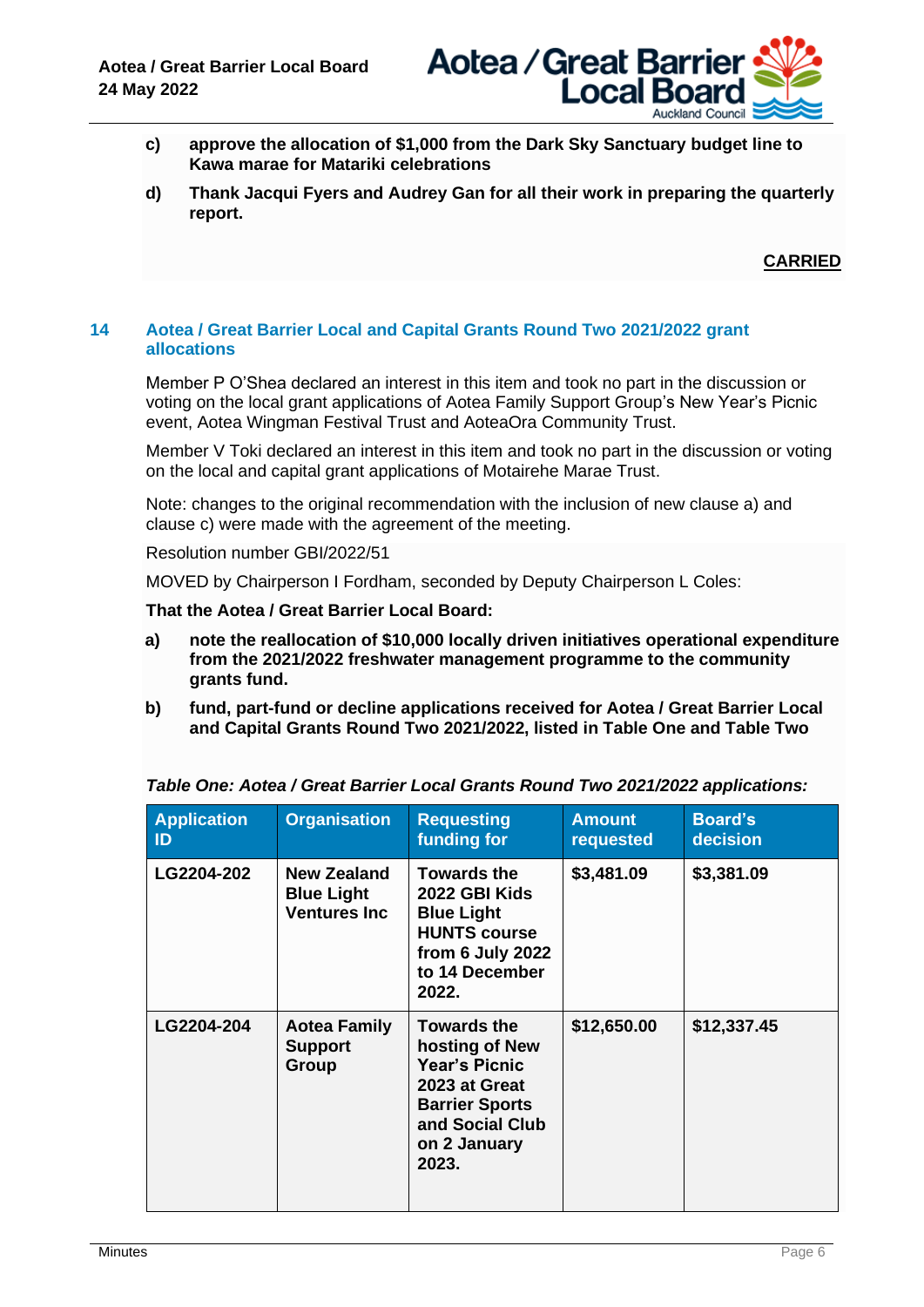

| <b>Application</b><br>ID | <b>Organisation</b>                                                         | <b>Requesting</b><br>funding for                                                                                                                                        | <b>Amount</b><br>requested | <b>Board's</b><br>decision                                                                                                                     |
|--------------------------|-----------------------------------------------------------------------------|-------------------------------------------------------------------------------------------------------------------------------------------------------------------------|----------------------------|------------------------------------------------------------------------------------------------------------------------------------------------|
| LG2204-207               | Aotea<br>Wingman<br><b>Festival Trust</b>                                   | <b>Towards</b><br>lighting, audio<br>equipment and<br>crew for The<br>Wingman<br><b>Festival at Claris</b><br><b>Sports &amp; Social</b><br>Club on 28<br>January 2023. | \$25,000.00                | \$11,100.00                                                                                                                                    |
| LG2204-209               | <b>Windy Hill</b><br><b>Rosalie Bay</b><br><b>Catchment</b><br><b>Trust</b> | <b>Towards wages</b><br>of a part time<br>plant nursey<br>manager for the<br>Aotea<br><b>Community</b><br><b>Native Plant</b><br>Nursery.                               | \$19,500.00                | \$19,500.00                                                                                                                                    |
| LG2204-210               | <b>Great Barrier</b><br><b>Island</b><br><b>Environmenta</b><br>I Trust     | <b>Towards</b><br>funding a<br>coordinator for<br>three years to<br>manage the<br>annual island<br>bird count.                                                          | \$16,800.00                | \$3,500.00 (for<br>one year's<br>funding)                                                                                                      |
| LG2204-214               | <b>Great Barrier</b><br><b>Island Health</b><br><b>Trust</b>                | <b>Towards the</b><br><b>Spectacular by</b><br><b>Nature Garden</b><br>Tour from 25 to<br>27 November<br>2022.                                                          | \$2,100.01                 | \$2,000.00                                                                                                                                     |
| LG2204-217               | <b>Great Barrier</b><br><b>Island Golf</b><br>Club                          | <b>Towards</b><br>purchase of<br>lawn mower at<br><b>Great Barrier</b><br><b>Island Golf Club.</b>                                                                      | \$50,000.00                | <b>Decline. Request</b><br>the Great Barrier<br><b>Island Golf Club</b><br>to reapply on the<br>next funding<br>round under<br>capital grants. |
| LG2204-218               | Luke Nola<br>Luke Nola &<br><b>Friends</b><br>Limited                       | <b>Towards</b><br>ammunition,<br>petrol, video<br>equipment<br>rental, materials<br>and tanning<br>solution for 10K<br>rabbits gone<br>project.                         | \$8,950.00                 | <b>Decline. Funding</b><br>round is<br>oversubscribed                                                                                          |

 $\overline{\phantom{a}}$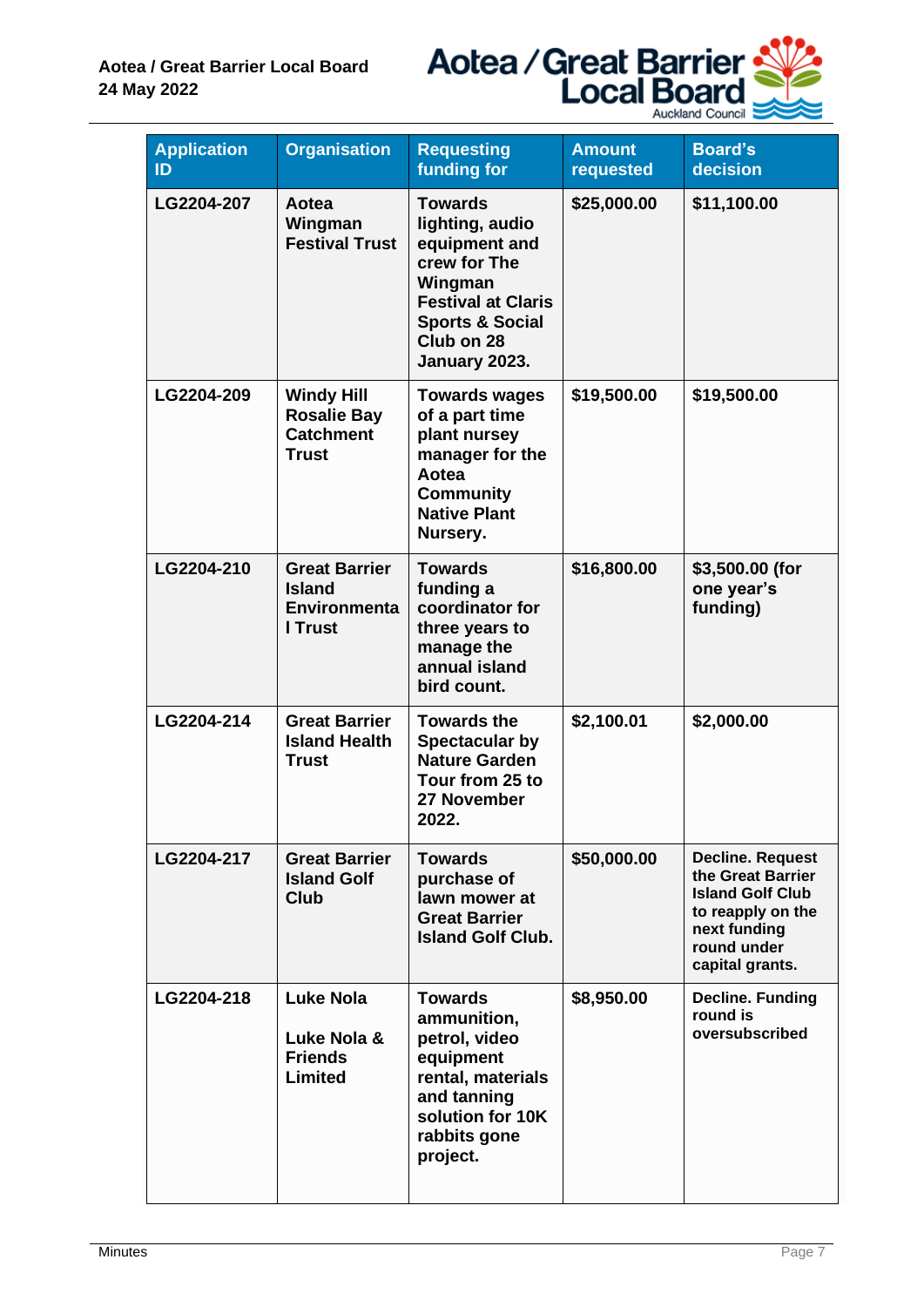

| <b>Application</b><br>ID | <b>Organisation</b>                                                                        | <b>Requesting</b><br>funding for                                                                  | <b>Amount</b><br>requested | <b>Board's</b><br>decision                                                                                                                     |
|--------------------------|--------------------------------------------------------------------------------------------|---------------------------------------------------------------------------------------------------|----------------------------|------------------------------------------------------------------------------------------------------------------------------------------------|
| LG2204-219               | Glenfern<br><b>Sanctuary</b><br><b>Trust</b>                                               | <b>Towards</b><br>replacement of<br>native plant<br>propagation<br>shed at Glenfern<br>Sanctuary. | \$8,277.11                 | \$6,000.00                                                                                                                                     |
| LG2204-222               | <b>Sir Edmund</b><br><b>Hillary</b><br><b>Outdoors</b><br><b>Pursuits</b><br><b>Centre</b> | <b>Towards</b><br>equipment for<br>Waka Ama<br>Youth<br><b>Development</b><br>Programme.          | \$28,671.28                | <b>Decline. Funding</b><br>round is<br>oversubscribed                                                                                          |
| LG2204-225               | <b>AoteaOra</b><br><b>Community</b><br><b>Trust</b>                                        | <b>Towards</b><br>funding for the<br><b>Aotea Circular</b><br><b>Economy</b><br>project.          | \$30,000.00                | <b>Decline. Funding</b><br>round is<br>oversubscribed                                                                                          |
| LG2204-226               | <b>Motairehe</b><br><b>Marae Trust</b>                                                     | <b>Towards</b><br>videography<br>production from<br>1 June 2022 to<br>30 June 2022.               | \$50,000.00                | Decline, project is<br>underdeveloped.<br><b>Request</b><br><b>Motairehe Marae</b><br><b>Trust to reapply</b><br>on the next<br>funding round. |
| <b>Total</b>             |                                                                                            |                                                                                                   | \$255,429.49               | \$57,818.54                                                                                                                                    |

# *Table Two: Aotea / Great Barrier Capital Grants Round Two 2021/2022 applications:*

| <b>Application</b><br>ID | <b>Organisation</b>                                                                                | <b>Requesting</b><br>funding for                                                                                                                   | <b>Amount</b><br>requested | <b>Board's</b><br>decision                            |
|--------------------------|----------------------------------------------------------------------------------------------------|----------------------------------------------------------------------------------------------------------------------------------------------------|----------------------------|-------------------------------------------------------|
| LG2204-201               | <b>Great Barrier</b><br>Island<br><b>Community</b><br>Heritage and<br><b>Arts Village</b><br>Trust | Towards freight,<br>construction of<br>a garden shed<br>and heating<br>installation at<br><b>Community</b><br><b>Heritage and</b><br>Arts Village. | \$6,078.00                 | \$5,213.85                                            |
| LG2204-205               | Orama<br><b>Christian</b><br><b>Fellowship</b><br>Trust                                            | <b>Towards the</b><br>restoration of<br>woolshed to an<br>art studio<br>gallery.                                                                   | \$32,283.62                | <b>Decline. Funding</b><br>round is<br>oversubscribed |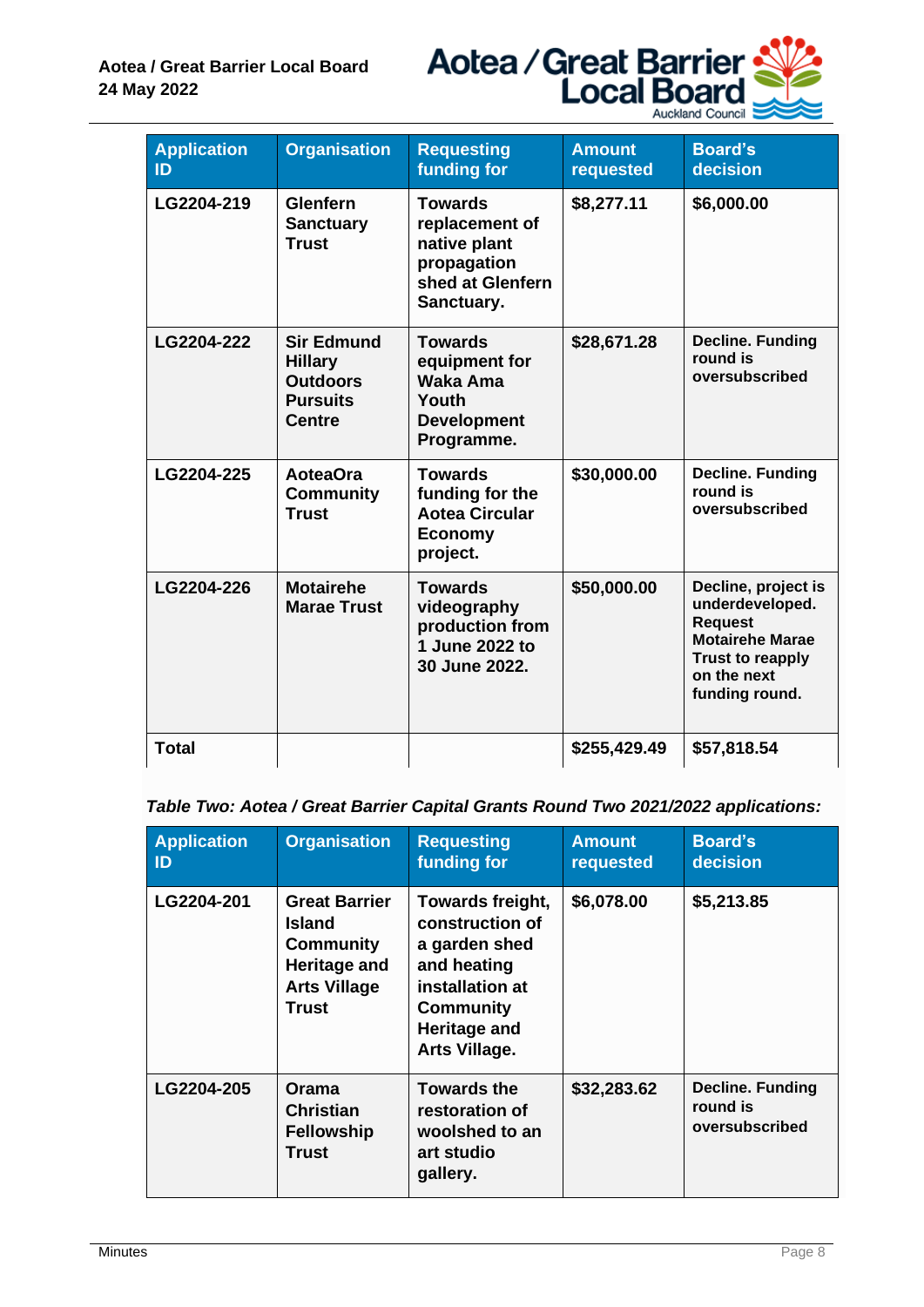

| <b>Application</b><br>ID | <b>Organisation</b>                                          | <b>Requesting</b><br><b>funding for</b>                                                     | <b>Amount</b><br>requested | <b>Board's</b><br>decision                                                                                                                                           |
|--------------------------|--------------------------------------------------------------|---------------------------------------------------------------------------------------------|----------------------------|----------------------------------------------------------------------------------------------------------------------------------------------------------------------|
| LG2204-208               | <b>Aotea Family</b><br><b>Support</b><br>Group               | <b>Towards the</b><br><b>AFSG office</b><br>upgrade and<br>maintenance.                     | \$16,310.00                | \$16,310.00                                                                                                                                                          |
| LG2204-212               | <b>Great Barrier</b><br><b>Golf Club</b><br>Incorporated     | <b>Towards solar</b><br>panel system at<br><b>Great Barrier</b><br><b>Island Golf Club.</b> | \$50,000.00                | <b>Decline. Funding</b><br>round is<br>oversubscribed.<br><b>Request the Great</b><br><b>Barrier Island Golf</b><br>Club to reapply on<br>the next funding<br>round. |
| LG2204-213               | St John<br><b>Community</b><br><b>Church</b>                 | <b>Towards the</b><br>annex<br>alterations<br>project.                                      | \$50,000.00                | \$15,000.00                                                                                                                                                          |
| LG2204-215               | <b>Great Barrier</b><br><b>Island Health</b><br><b>Trust</b> | <b>Towards two</b><br>defibrillators.                                                       | \$50,000.00                | \$30,000.00                                                                                                                                                          |
| LG2204-223               | Aotea<br><b>Community</b><br><b>Radio Trust</b>              | <b>Towards</b><br>generator<br>purchase at<br><b>Station Rock.</b>                          | \$3,608.75                 | \$3,608.00                                                                                                                                                           |
| LG2204-227               | <b>Motairehe</b><br><b>Marae Trust</b>                       | <b>Towards solar</b><br>installation at<br><b>Motairehe</b><br>Marae.                       | \$48,472.50                | \$10,400.00 for<br>stage one of the<br>project and<br>suggest Motairehe<br><b>Marae Trust</b><br>reapply for stage<br>two in the next<br>funding round.              |
| <b>Total</b>             |                                                              |                                                                                             | \$256,752.87               | \$80,531.85                                                                                                                                                          |

**c) thank James Boyd for all his mahi on the Aotea / Great Barrier Local and Capital Grants Round Two 2021/2022 applications.**

**CARRIED**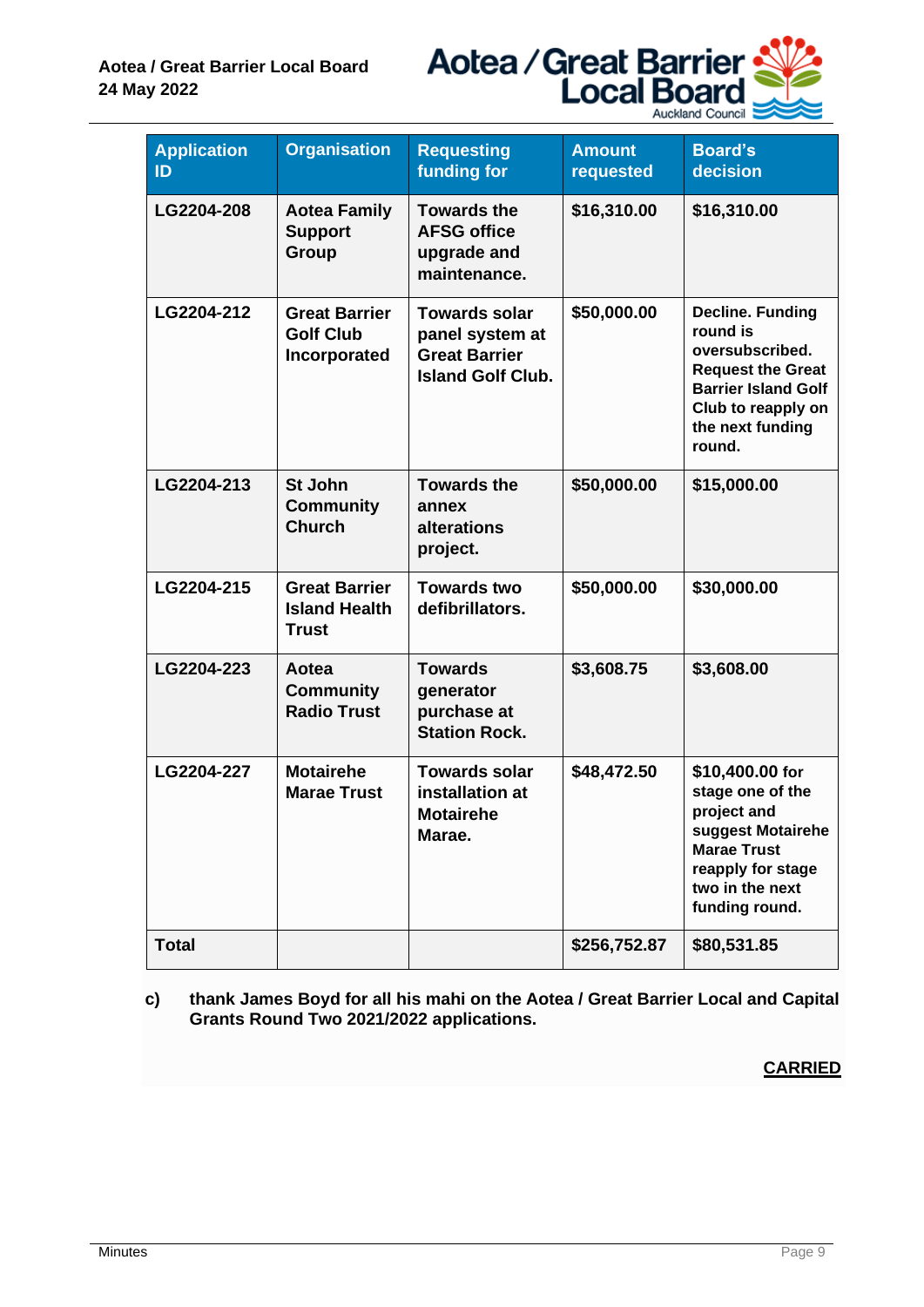

# **15 Aotea / Great Barrier Local Board Grants Programme 2022/2023**

An updated version of the Aotea / Great Barrier Grants Programme 2022/2023 was tabled. A copy of the tabled document has been placed on the official minutes and is available on the Auckland Council website as a minutes attachment.

Resolution number GBI/2022/52

MOVED by Member P O'Shea, seconded by Member S Daly:

#### **That the Aotea / Great Barrier Local Board:**

**a) adopt the Aotea / Great Barrier Grants Programme 2022/2023, subject to tabled changes as agreed by the board.**

# **CARRIED**

#### **Attachments**

A 14 May 2022 Aotea / Great Barrier Local Board, item 15 - Aotea / Great Barrier Local Board Grants Programme 2022/2023 report, tabled item 15 – updated Aotea Great Barrier Grants Programme 2022 2023

#### **16 Draft Auckland golf investment plan**

Note: changes to the original recommendation with the inclusion of new clause c), clause e) and clause f) were made with the agreement of the meeting.

Resolution number GBI/2022/53

#### **MOVED by Deputy Chairperson L Coles, seconded by Member S Daly:**

**That the Aotea / Great Barrier Local Board:**

- **a) tautoko / support the draft Auckland golf investment plan titled Where all Aucklanders benefit from publicly owned golf land attached to this report (Attachment A), acknowledging that participation is higher than referenced in the report and increasing.**
- **b) tautoko / support the three policy objectives set in the draft Auckland golf investment plan:**
	- **i) increased equity, sport and recreation by opening up publicly owned golf land to all Aucklanders**
	- **ii) increased equity and participation by providing a broad range of golf experiences that attract and retain participants and services targeted at low participation groups**
	- **iii) best practice in ecosystem management and biodiversity conservation of publicly owned golf land.**
- **c) request that the intrinsic value of open space is given greater acknowledgement within the strategy.**
- **d) tautoko / support the decision-making framework set in the draft Auckland golf investment plan, in which future use of publicly owned golf land will be considered in the context of local needs, increased equity, participation and environmental outcomes.**
- **e) identify that localised discussions will occur with regards to opportunities for aligned activities and service expectations alongside of core golf deliverables.**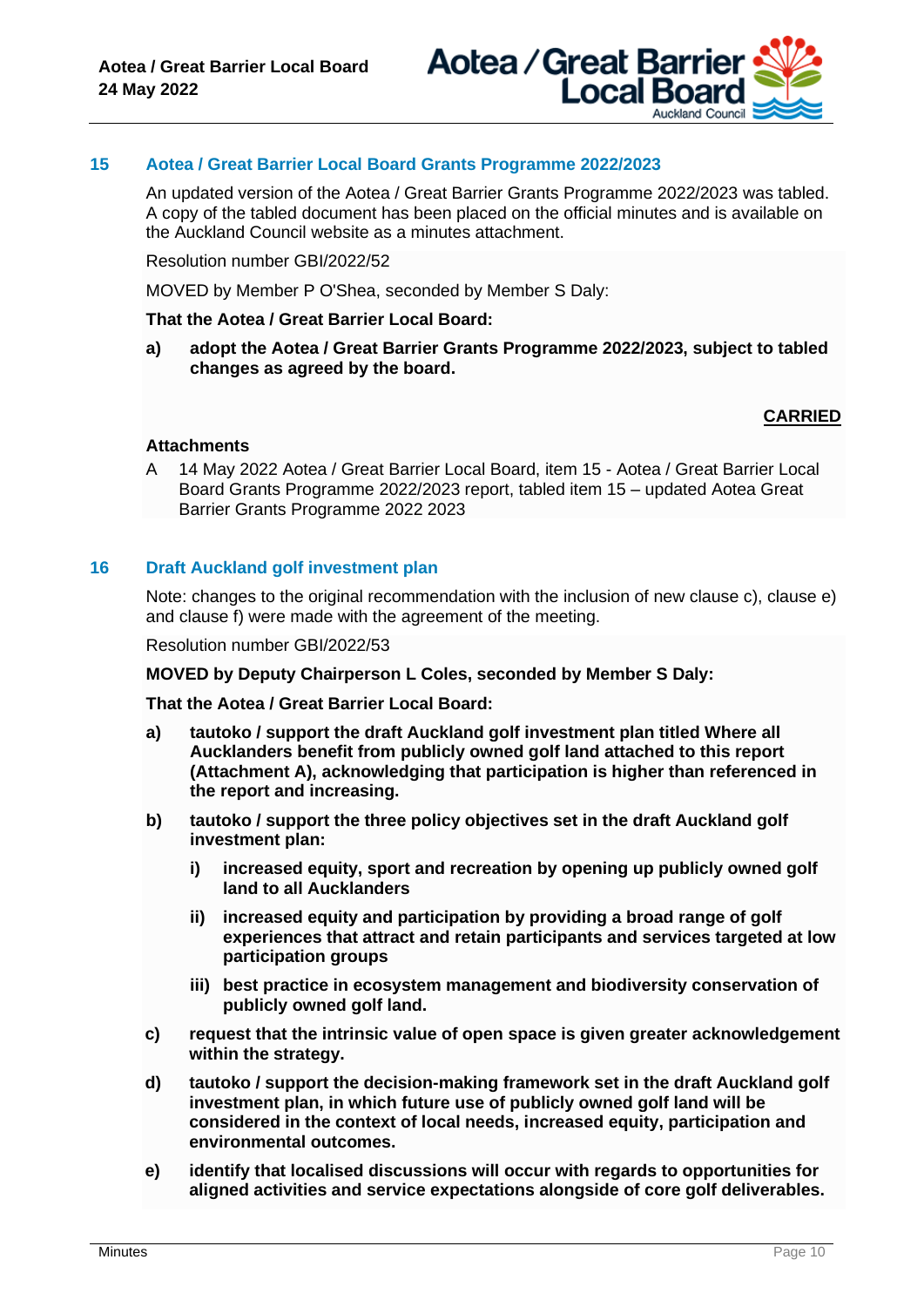

**f) note that the Great Barrier Golf Club is a key volunteer run sporting and recreational facility which seeks to operate in the most sustainable manner possible, its membership or casual use is open to all those who wish to have a round or a bash, and it provides accessible and affordable physical, mental and social benefits to our residents and visitors.**

**CARRIED**

# **17 Local board feedback on Auckland Transport's proposed speed limit changes**

#### Resolution number GBI/2022/54

MOVED by Chairperson I Fordham, seconded by Deputy Chairperson L Coles:

## **That the Aotea / Great Barrier Local Board:**

- **a) provide the following feedback on speed limit changes proposed as part of Phase Three of Auckland Transport's Safe Speeds Programme:**
	- **i) Aotea Great Barrier Island's roads are rural with a 100kph speed limit and shared by cars, trucks, cyclists, pedestrians and horses.**
	- **ii) supports the proposed speed reductions for Motairehe and Kawa roads, for pedestrian safety especially near marae, playgrounds and schools.**
	- **iii) suggests that improvements to the engineering of the roads will also assist user safety as Motairehe and Kawa roads are narrow, windy and unsealed.**
	- **iv) requests the use of bilingual signage at Motairehe and Kawa**
	- **v) notes that there are limited resources on island for monitoring and enforcement**
- **b) identifies that further engagement will occur with regards to possible speed limit reductions and management across the rest of the island.**

# **CARRIED**

# **18 Submission on Te mahere urutaunga ā-motu (tuhinga hukihuki): Draft National Adaptation Plan**

Resolution number GBI/2022/55

MOVED by Chairperson I Fordham, seconded by Member V Toki:

# **That the Aotea / Great Barrier Local Board:**

**a) delegate the Deputy Chairperson L Coles to provide feedback on the draft National Adaptation Plan and managed retreat to be appended to Auckland Council's submission by Friday 27 May 2022.**

**CARRIED**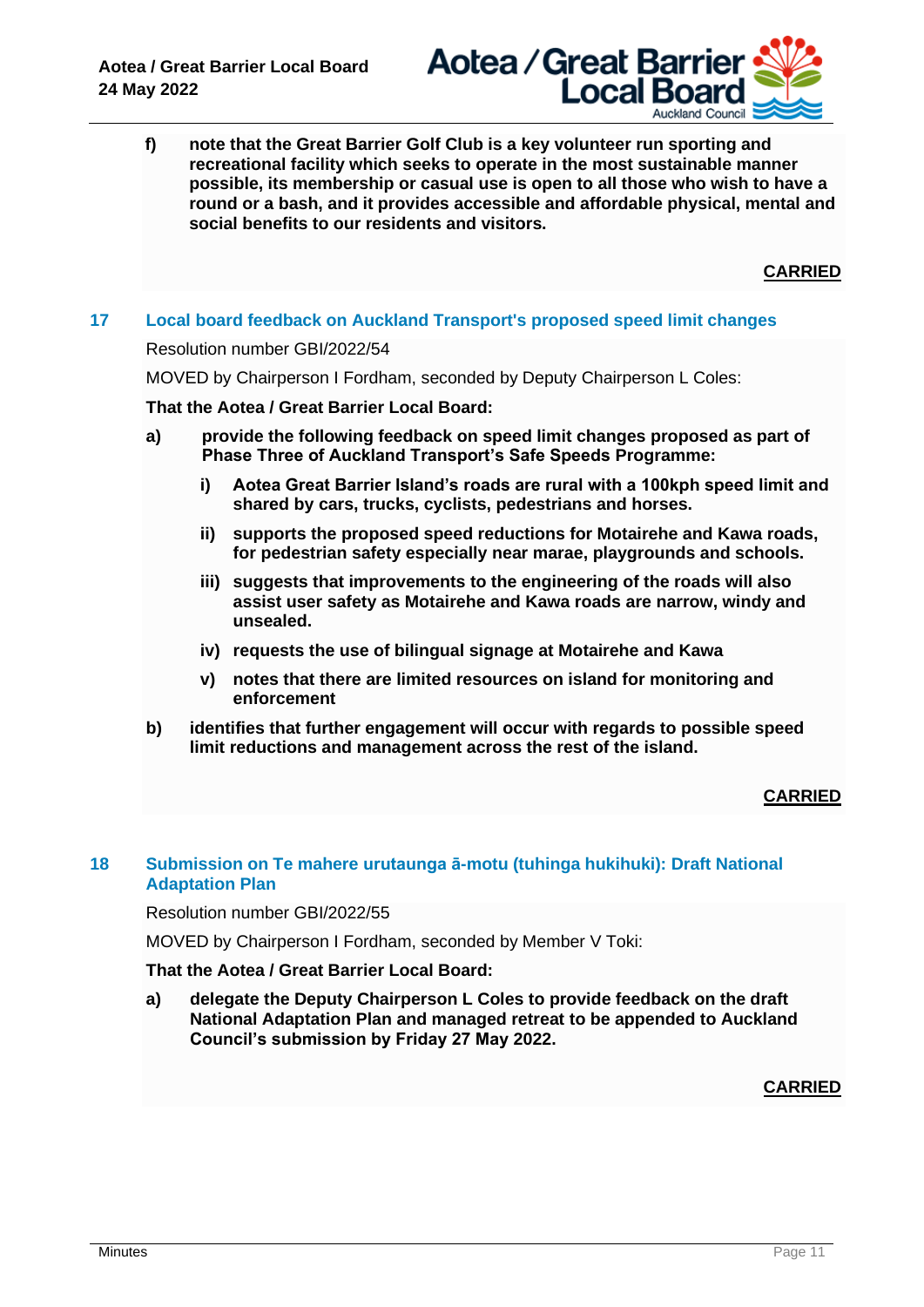

# **19 Community Facilities Network Plan revised Action Plan (2022)**

Resolution number GBI/2022/56

MOVED by Chairperson I Fordham, seconded by Member P O'Shea:

**That the Aotea / Great Barrier Local Board:**

- **a) Provide the following feedback on the revised Community Facilities Network Plan Action Plan (2022)**
	- **i) note that this is an update of the actions of a 2015 policy document and the policy itself is not in line with 2022 efforts to support increased decision making at the local level by local boards.**
	- **ii) in the 2021 Long-term 10 Year Plan it was identified that Auckland Council sought to shift its approach from being an asset based provider to one more working in partnership and responsively to the needs of its community with a new way of working to occur.**
	- **iii) note that on Aotea / Great Barrier the community are partners in delivery on the island with nearly all community facilities being community owned and run.**
	- **iv) sees that community owned rural halls are identified within the network plan, however programme funding and renewals investment of these partner assets is not equitably funded compared to facilities which are Council owned.**
	- **v) seek consideration of how Aotea / Great Barrier community owned and run facilities can be supported by Council to incorporate decarbonisation practices in their renewals, as well as establishing what cohesive contribution Council can make to support these community facilities in their transition away from fossil fuel to renewable energy systems.**
	- **vi) with regards to community owned halls and venues, request the PACE Committee acknowledge the benefits that these facilities bring to the community and that staff develop a paper to consider a regional rating policy amendment, where not-for-profit community halls and sports facilities who provide local services do not pay rates to Council, and are not charged capital value rates by council when they are acting for the communities we serve.**

**CARRIED**

## **20 Ngā Pou Taunaha o Aotearoa - New Zealand Geographic Board: recording of unofficial place names as official - Update**

Resolution number GBI/2022/57

MOVED by Member V Toki, seconded by Chairperson I Fordham:

**That the Aotea / Great Barrier Local Board:**

**a) note the advice from Ngā Pou Taunaha o Aotearoa New Zealand Geographic Board that they will be deferring making decisions on changing the status of Auckland's recorded (unofficial) place names to official in order to further consult with Auckland's 19 mana whenua groups.**

# **CARRIED**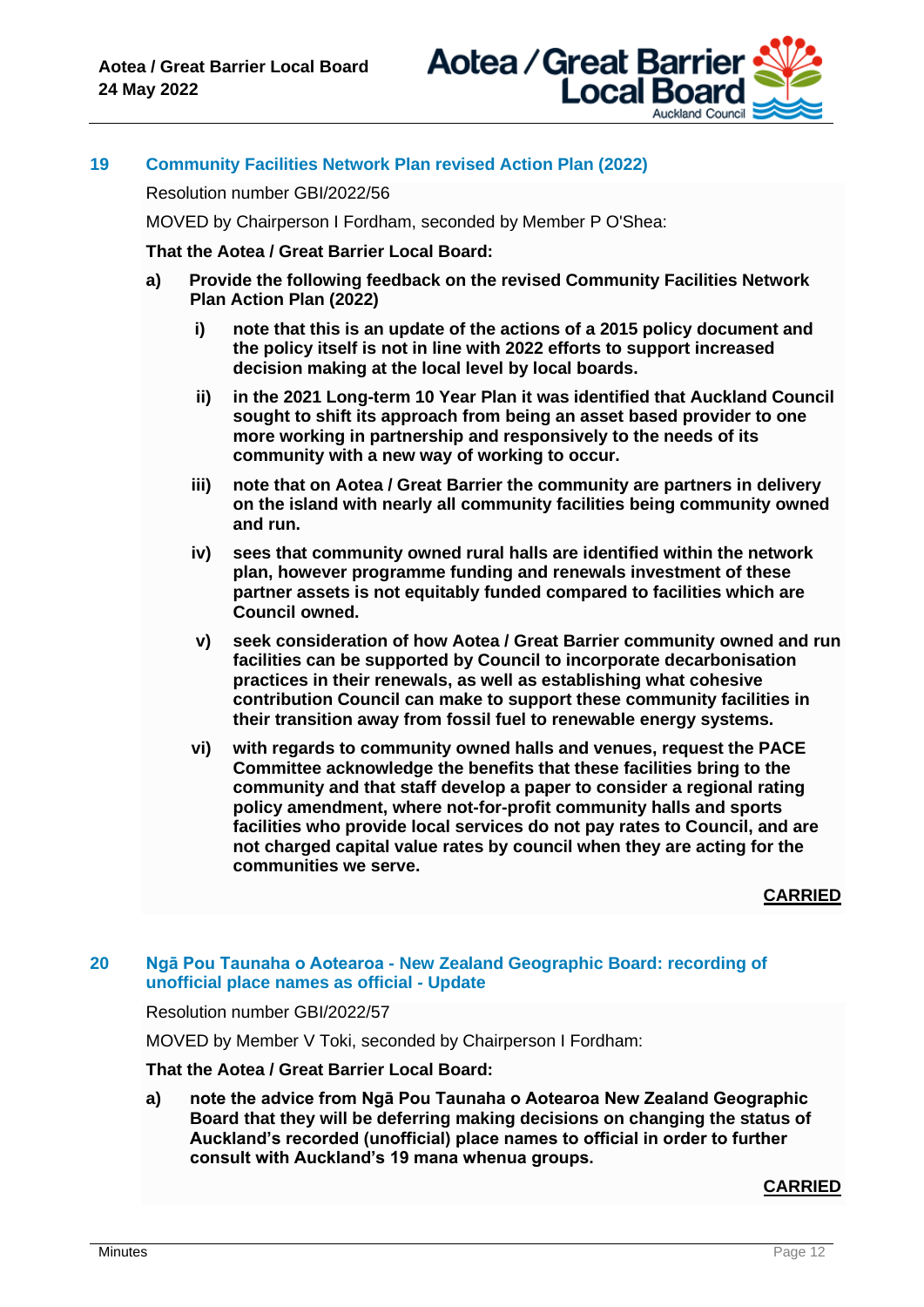

# **21 Local Board Correspondence**

Resolution number GBI/2022/58

MOVED by Chairperson I Fordham, seconded by Deputy Chairperson L Coles:

**That the Aotea / Great Barrier Local Board:**

**a) note the letter dated 12 May 2022 addressed to Hon David Parker, Minister of Oceans and Fisheries as Attachment A to this report.**

#### **CARRIED**

## **22 Aotea / Great Barrier Local Board Governance Forward Work Calendar 2019 - 2022**

Resolution number GBI/2022/59

MOVED by Chairperson I Fordham, seconded by Member S Daly:

#### **That the Aotea / Great Barrier Local Board:**

**a) note its Governance Forward Work Calendar for the political term 2019 - 2022 as at May 2022.**

**CARRIED**

#### **23 Aotea / Great Barrier Local Board Workshop Record of Proceedings**

Resolution number GBI/2022/60

MOVED by Chairperson I Fordham, seconded by Member V Toki:

## **That the Aotea / Great Barrier Local Board:**

**a) note the record of proceedings for the local board workshops held on Tuesday 19 April, Tuesday 3 May and Tuesday 10 May 2022.**

#### **CARRIED**

#### **24 Consideration of Extraordinary Items**

There was no consideration of extraordinary items.

3.13 pm The Chairperson thanked Members for their attendance and attention to business and declared the meeting closed.

> CONFIRMED AS A TRUE AND CORRECT RECORD AT A MEETING OF THE AOTEA / GREAT BARRIER LOCAL BOARD HELD ON